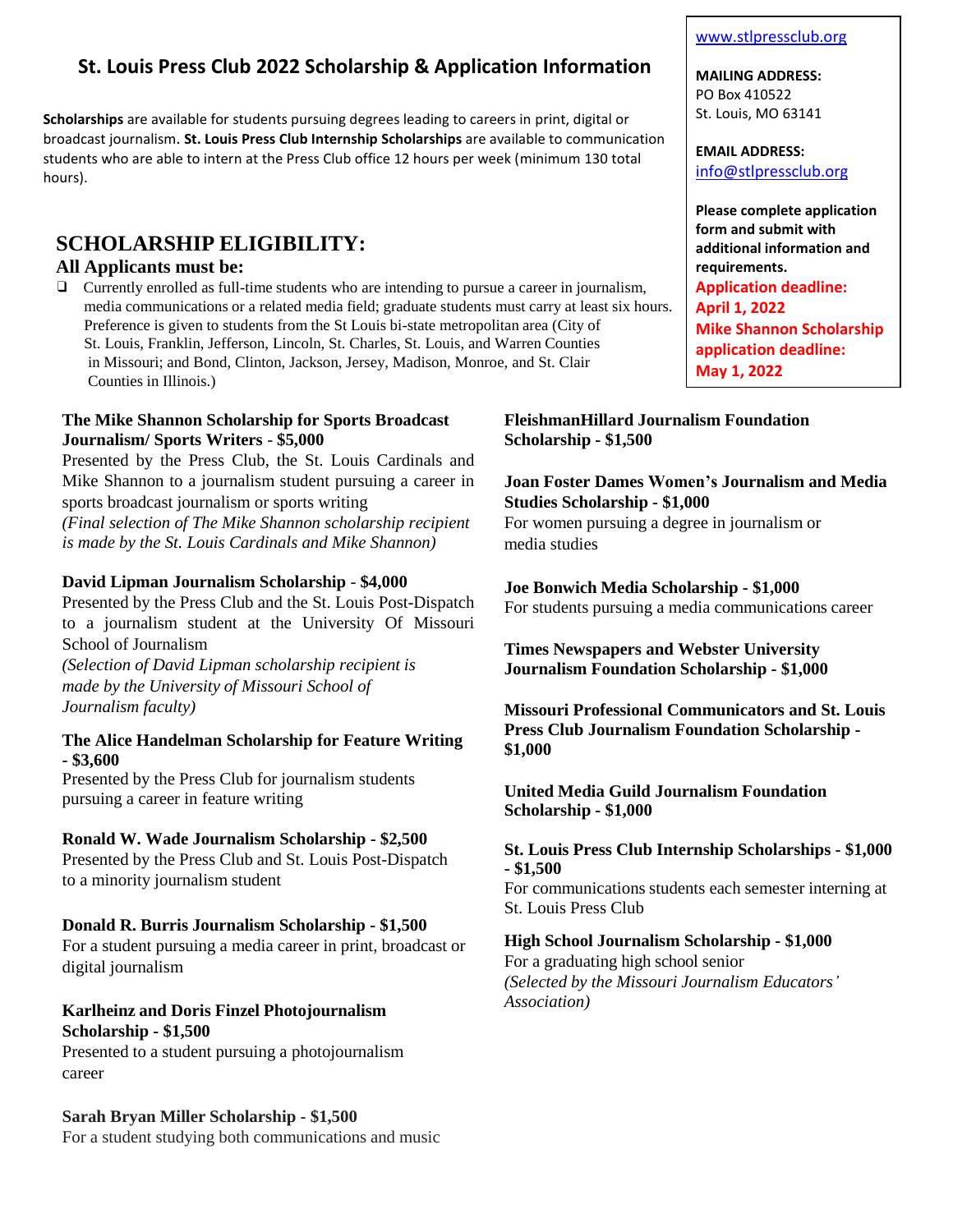# **PROCEDURE AND REQUIREMENTS:**

## **All applicants must:**

- **1. Complete the application form** page 3 of this document.
- **2. Write a statement** of 300 to 500 words explaining why you are applying for this scholarship. If seeking an internship scholarship, describe your expectations for that internship. Include your plan for completing your education, your long-term career goals, your college activities, the number of hours you have completed in media related classes, and, your financial need circumstances, if any.
- **3. Submit your best work sample** (e.g., news or magazine article, ad, brochure, video, DVD, class paper on communications topic, photographs).
- **4.** Have a communications or media related professor submit a **letter of recommendation**.
- **5.** Your **college transcript** of classes and grades. (**your copy is acceptable**)

#### **Submit your completed application by Friday, April 1, 2022. Applications for The Mike Shannon Scholarship for Sports Broadcast Journalism/Sports Writers must be submitted by Sunday, May 1, 2022**

**Submit to: St. Louis Press Club If Mailed: P.O. Box 410522, Creve Coeur, MO 63141 If Emailed: [info@stlpressclub.org](mailto:info@stlpressclub.org)**

## **SELECTION PROCESS**

A panel of judges from the St. Louis Press Club will select the scholarship recipients based on:

- ◆ Quality/focus of essay and quality of work samples
- ◆ Letter of recommendation from communications professor
- ◆ Academic excellence and financial need
- ◆ If applying for Press Club internship, there will be an interview with the executive director
- ◆ **Students will be notified of scholarship decisions by May 1, 2022.**
- ◆ The Mike Shannon Scholarship for Sports Broadcast Journalism/Sports Writers will be **announced June 1, 2022.**

## **FOLLOW UP**

- ◆ Upon selection, submit a recent photo of yourself, head and shoulders, to be distributed with a news release. Also, a list of newspapers/publications to which you would like such a release sent.
- ◆ Journalism Foundation scholarship winners: You will need to have your university confirm your fall enrollment prior to receiving your scholarship.